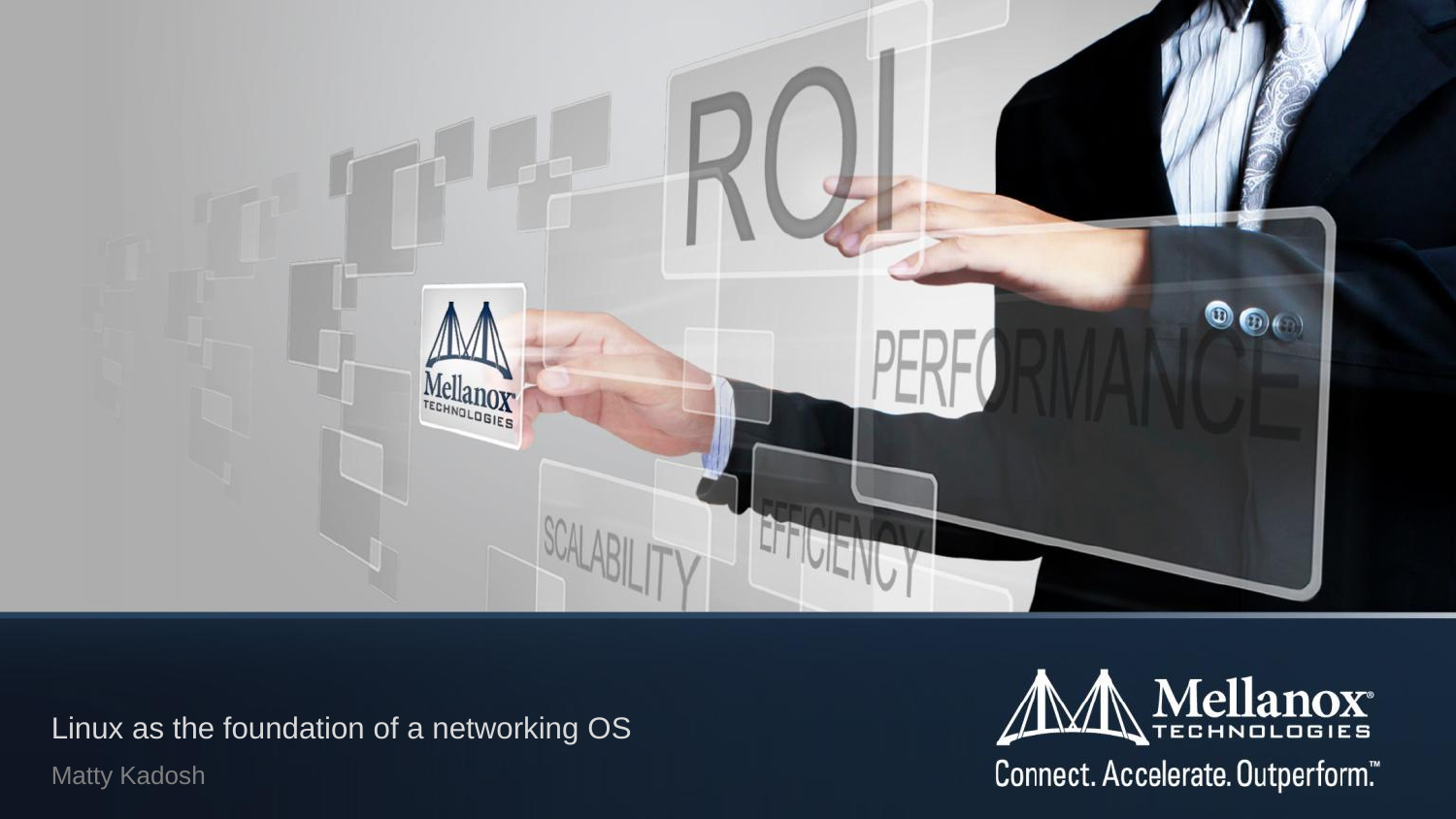#### **Agenda -** Linux as the foundation of a networking OS

- **Provide a Linux-based open** source networking OS
- **a** uniform OS for Ethernet switch/router boxes
- **a** uniform OS for eSwitch Challenges :
- **Fully functional SW base Data** path (switch/router)
- **HW** as accelerator
	- HW driver/SDK will accelerate flows according to HW capability
	- Acceleration = optimization network should be fully functional without it
- **Uniform API for Data path HW** acceleration

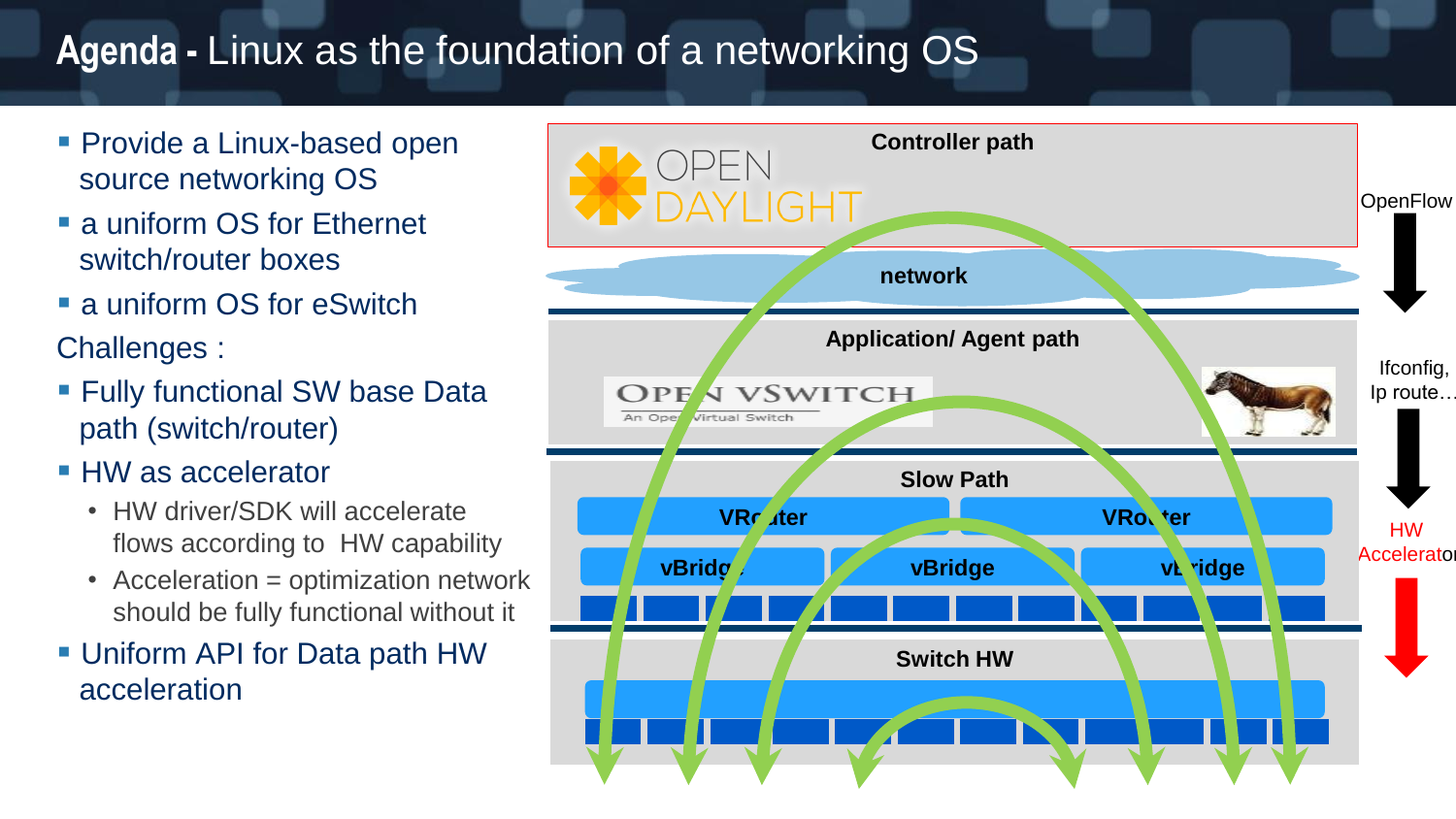#### Networking data path building blocks

| layer                          | <b>Configuration</b>                                                                                                  | <b>state</b>                                     | protocols                                             |
|--------------------------------|-----------------------------------------------------------------------------------------------------------------------|--------------------------------------------------|-------------------------------------------------------|
| <b>Router</b>                  | static unicast router, static multicast router                                                                        | unicast router,<br>multicast router              | OSPF, PIM, B<br><b>RIP, IGMP</b>                      |
| L3<br><b>Interface</b>         | Interfaces, IP address, subnet, L3 type (vlan, port),<br>MTU, static ARP, bond mode, LACP attributes,<br><b>Sflow</b> | interface state,<br><b>ARP</b>                   | <b>VRRP, ARP, B</b><br><b>DHCP</b>                    |
| <b>Bridge</b>                  | Ports, FDB aging time, static MAC, flood,<br>broadcast, multicast FDB, MSTP vlan group,<br>learning mode, span        | <b>Dynamic MAC table</b>                         | <b>IGMP snoopi</b><br><b>xSTP, MLA</b><br><b>LACP</b> |
| <b>Port</b>                    | Interfaces, vlan_mode, PVID, allowed_vlans, bond<br>mode, LACP attributes, STP attributes, Sflow                      | state, STP state,<br><b>STP rule, statistics</b> | <b>LACP</b>                                           |
| <b>Phy</b><br><b>Interface</b> | Admin state, speed, MTU, Flow control, buffers,<br>prio to buffer, storm control, Sflow, ETS, TC                      | State, statistics,<br><b>LACP state</b>          | LLDP, DCB.<br>QCN, flow<br>control                    |

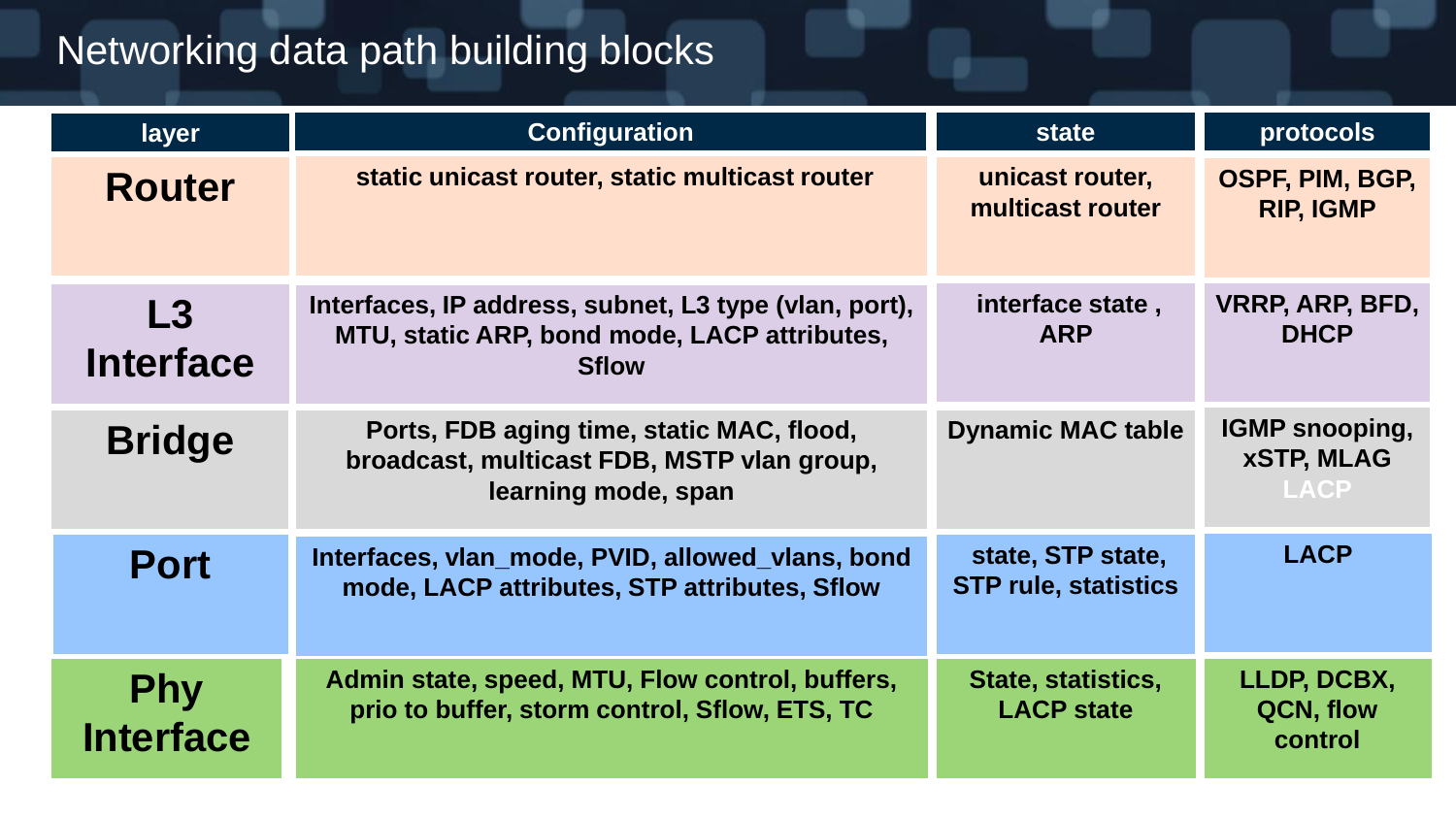#### **Linux as networking OS suggested solution - current view**

- **L2** based on OPEN VSWITCH An Open Virtual Switch
- Reflection to HW
	- OVSDB for switch configuration
	- **ofproto-provider for OF**
- **L3** net-reflector
	- Receive route, ARP via net-link
	- Configure the HW accordingly
- **Device driver should expose** net-dev per HW port
	- control traffic (e.g STP, LACP)
	- Exception (e.g HW flow miss)
- **Linux Bond vs OVS bond?**

![](_page_3_Figure_12.jpeg)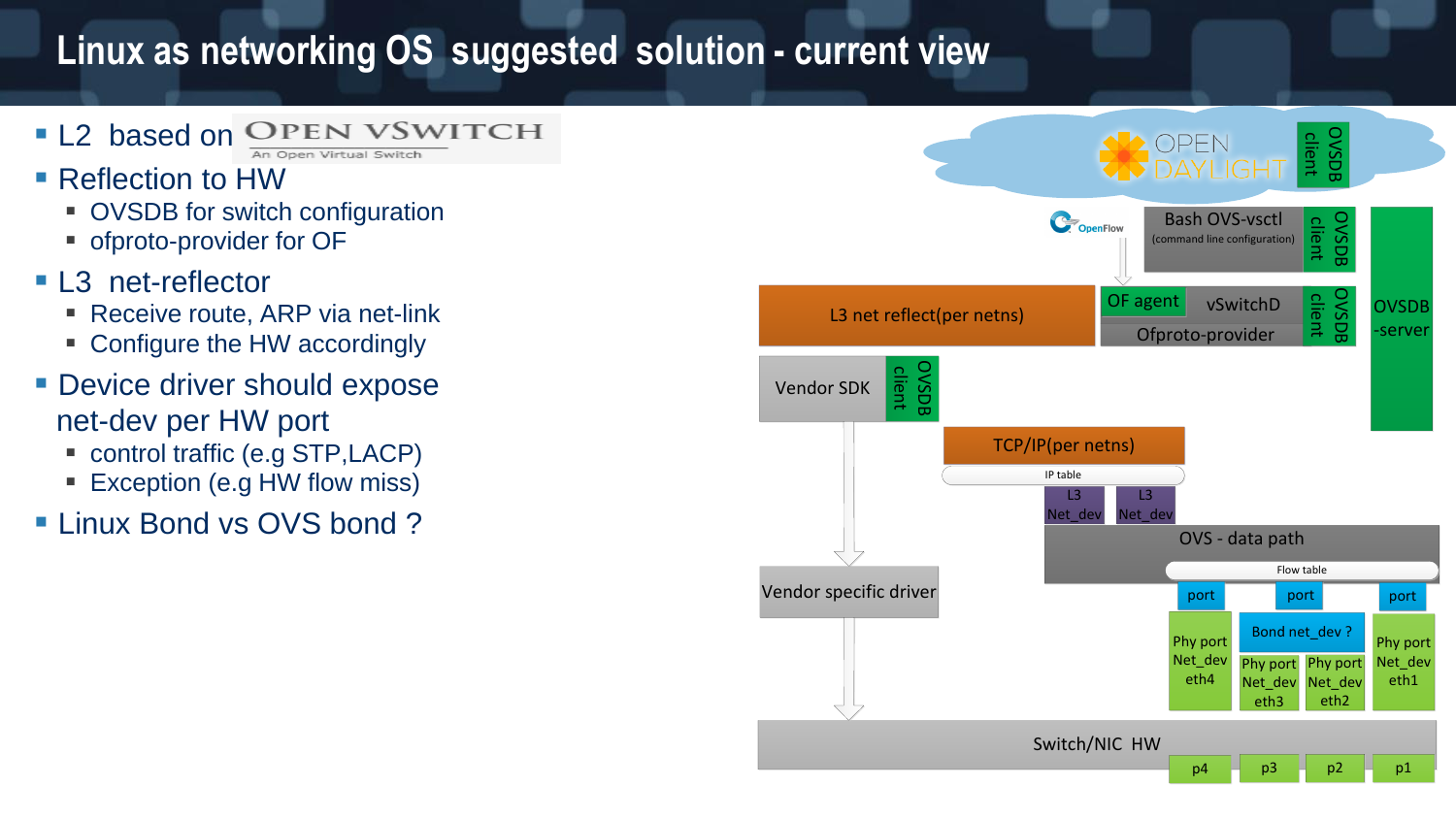### Networking data path building blocks-gaps(Red-missing Blackduplicate)

| layer                          | <b>Configuration</b>                                                                                                                                      | <b>state</b>                                     | protocols                                                           |
|--------------------------------|-----------------------------------------------------------------------------------------------------------------------------------------------------------|--------------------------------------------------|---------------------------------------------------------------------|
| <b>Router</b>                  | static unicast router, static multicast router                                                                                                            | unicast router,<br>multicast router              | <b>OSPF, PIM, B</b><br><b>RIP, IGMP</b>                             |
| L3<br><b>Interface</b>         | Interfaces, IP address, subnet, L3 type (vlan, port),<br>MTU, static ARP, bond mode, LACP attributes,<br><b>Sflow</b>                                     | interface state,<br><b>ARP</b>                   | <b>VRRP, ARP, B</b><br><b>DHCP</b>                                  |
| <b>Bridge</b>                  | Ports, FDB aging time, static MAC, flood,<br>broadcast, multicast FDB, MSTP vlan group,<br>learning mode, span                                            | <b>Dynamic MAC table</b>                         | <b>STP, IGMF</b><br>snooping, RS<br><b>MSTP, MLA</b><br><b>LACP</b> |
| <b>Port</b>                    | Interfaces, vlan_mode, PVID, ingress vlan filtering,<br>ingress allowed vlans, egress allowed_vlans, bond<br>mode, LACP attributes, STP attributes, Sflow | state, STP state,<br><b>STP rule, statistics</b> | <b>LACP</b>                                                         |
| <b>Phy</b><br><b>Interface</b> | Admin state, speed, MTU, Flow control, buffers,<br>prio to buffer, storm control, Sflow, ETS, TC                                                          | State, statistics,<br><b>LACP state</b>          | LLDP, DCB.<br><b>QCN, flow</b><br>control                           |

![](_page_4_Picture_2.jpeg)

#### **LLDP, DCBX, QCN, flow static unicast router, static multicast router OSPF, PIM, BGP, RIP, IGMP VRRP, ARP, BFD, DHCP STP, IGMP snooping, RSTP, MSTP, MLAG, LACP LACP control** te, tics able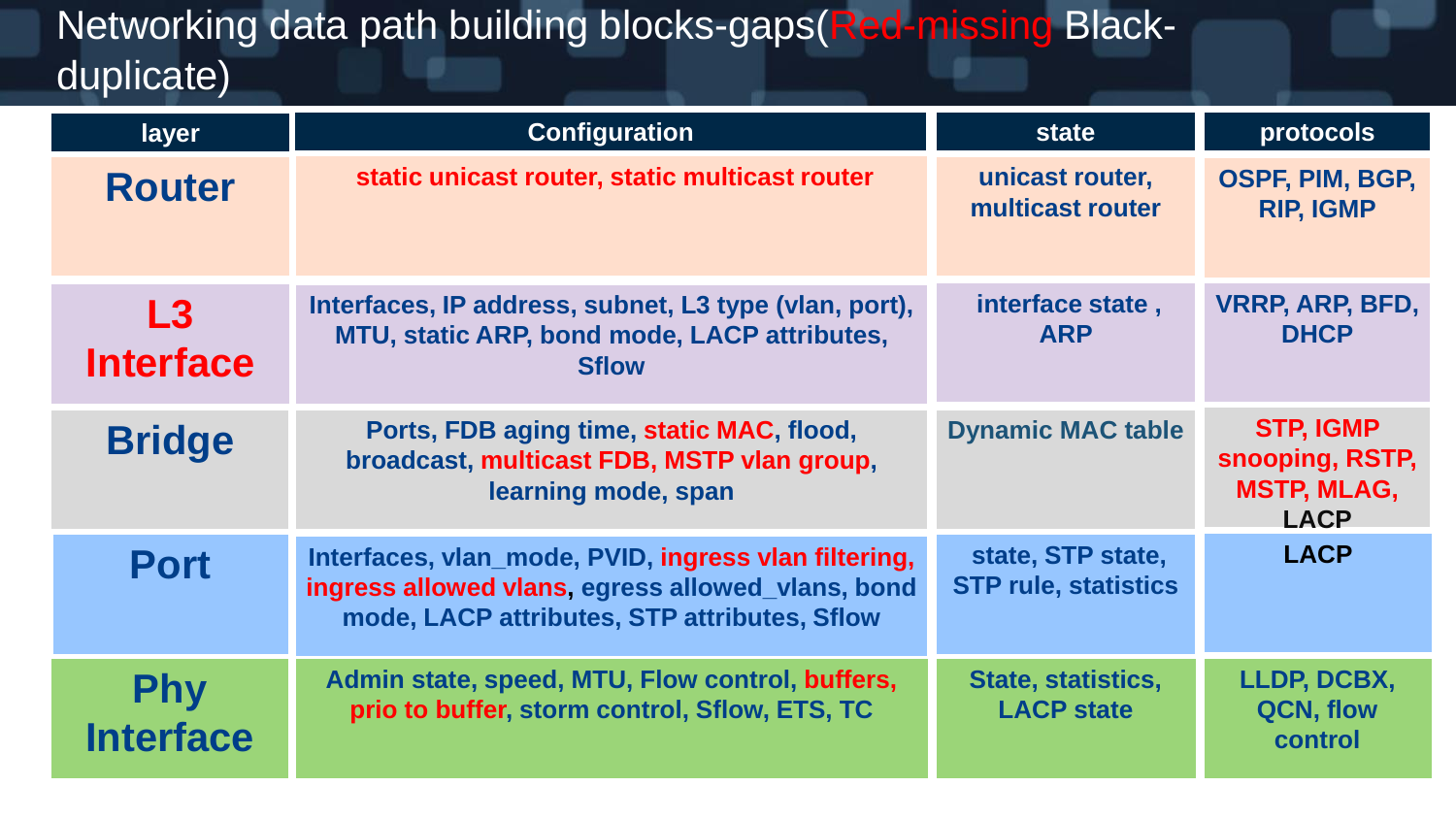#### **Linux as networking OS - profiling Open vSwitch**

- **Different HW have different acceleration** capability
- Admin should be able to control and profile the network e.g
	- Limit the SW base flow according to the HW capability
	- Limit the amount of "expensive" flows
- Solution: profile Open vSwitch
- **Expose the HW pipeline (e.g ACL, router,** MAC table) & capability
- **Example 1 Limit the amount of tables/flow number and** there action

![](_page_5_Figure_8.jpeg)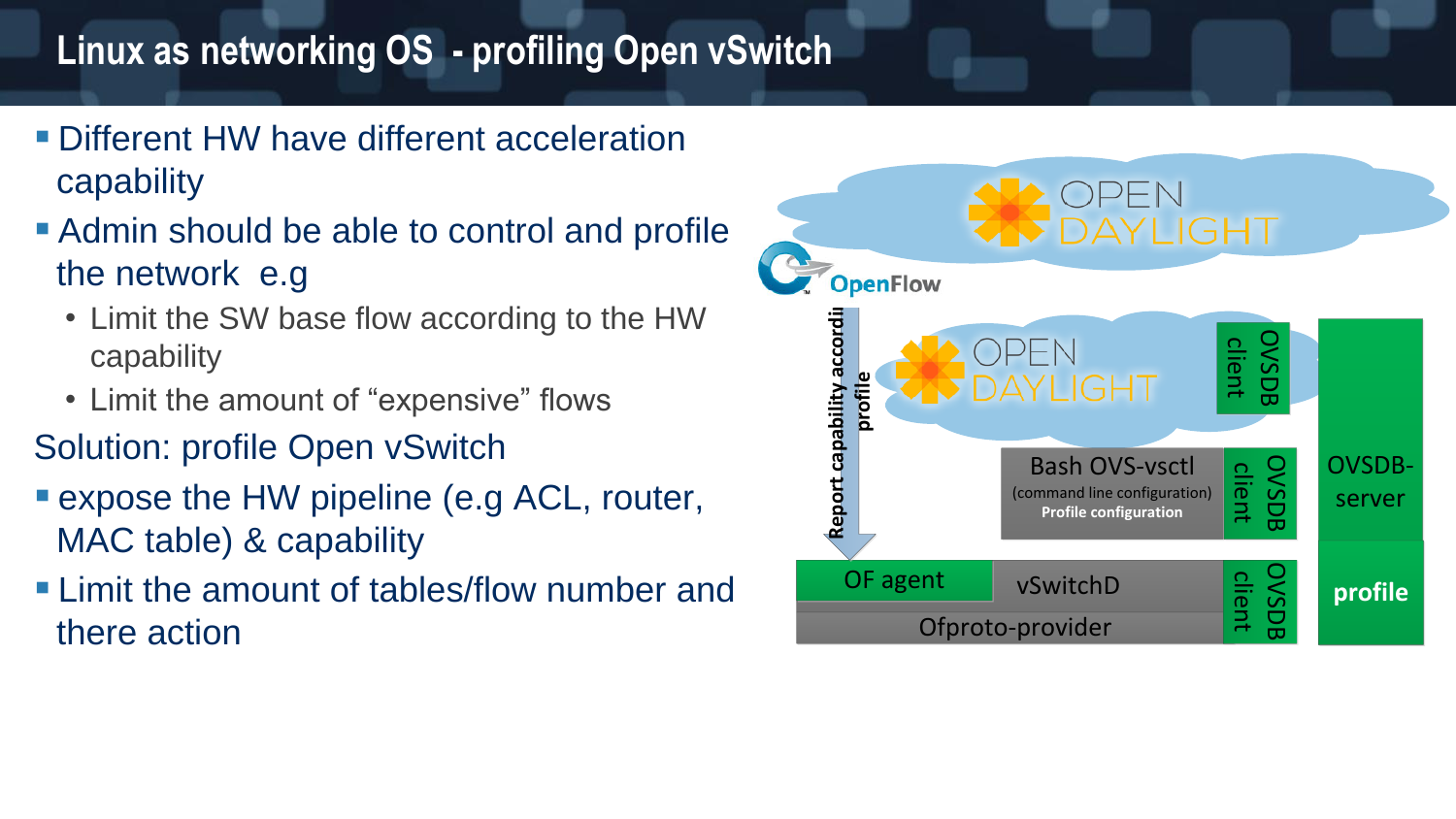#### **Linux as networking OS - next step**

- profile Open vSwitch in order to expose the HW pipeline (e.g ACL, router, MAC table) & capability
- **L3** interface modeling
	- **In order to support router port over bond**
	- L3 interface state reflection
		- Update L3 interface state according to Vlan port membership
- Full 802.1Q support
	- **Ingress filtering configuration**
	- **Egress tagged / untagged membership**
- Missing Protocol
	- **IGMP** snooping
	- RSTP/MSTP
	- MLAG
- Extend OVSDB
	- Static MAC
	- Router configuration
	- **Box management**

![](_page_6_Figure_17.jpeg)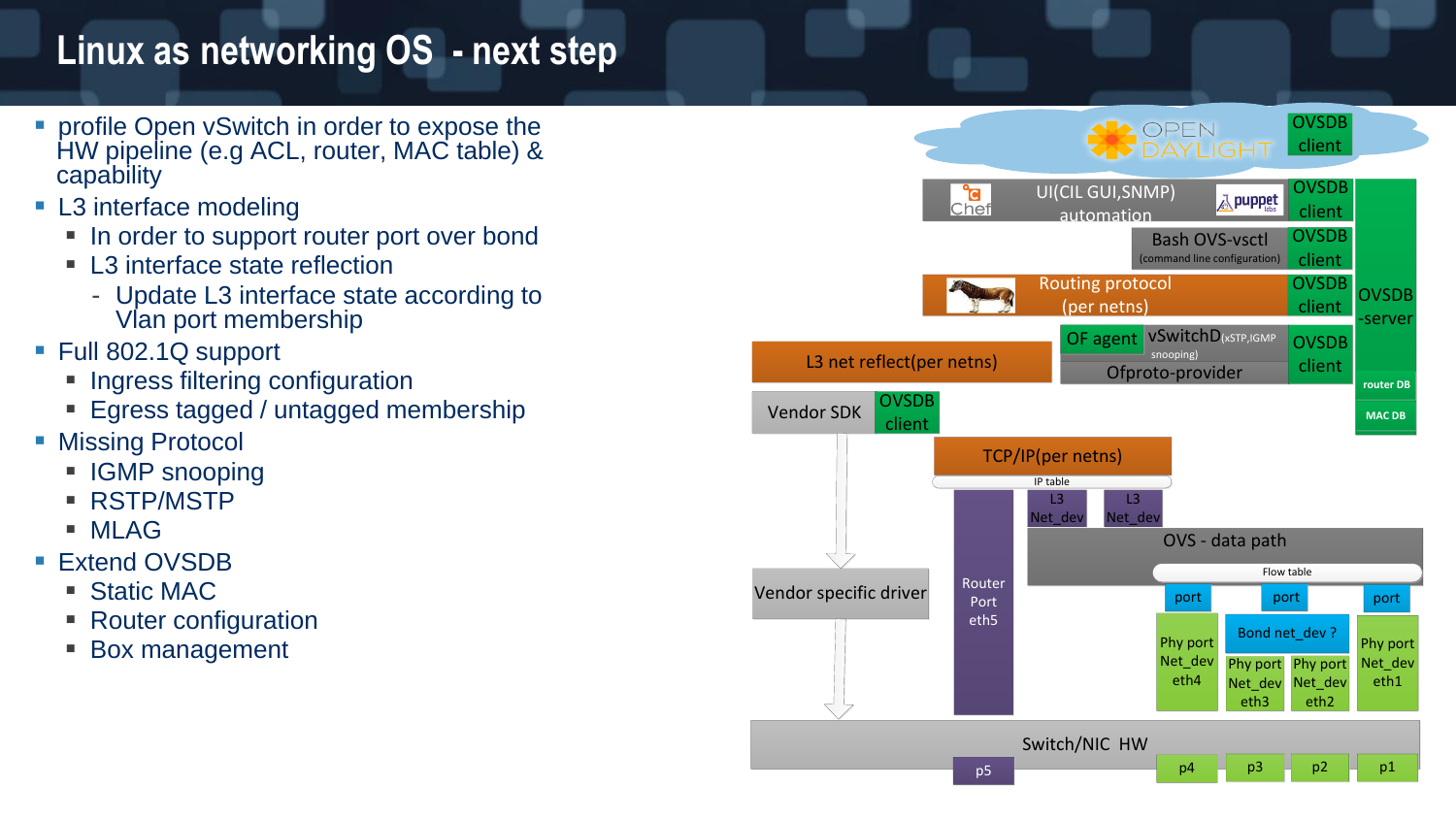#### **Linux as networking OS - SRIOV view**

- **Device driver should expose** net-dev per VM
	- control traffic LLDP, EVB ...
	- VXIan exception ...
- **MLAG** (multi chassis link aggregation )in order to bond two PIF (eth0,eth1)

![](_page_7_Figure_5.jpeg)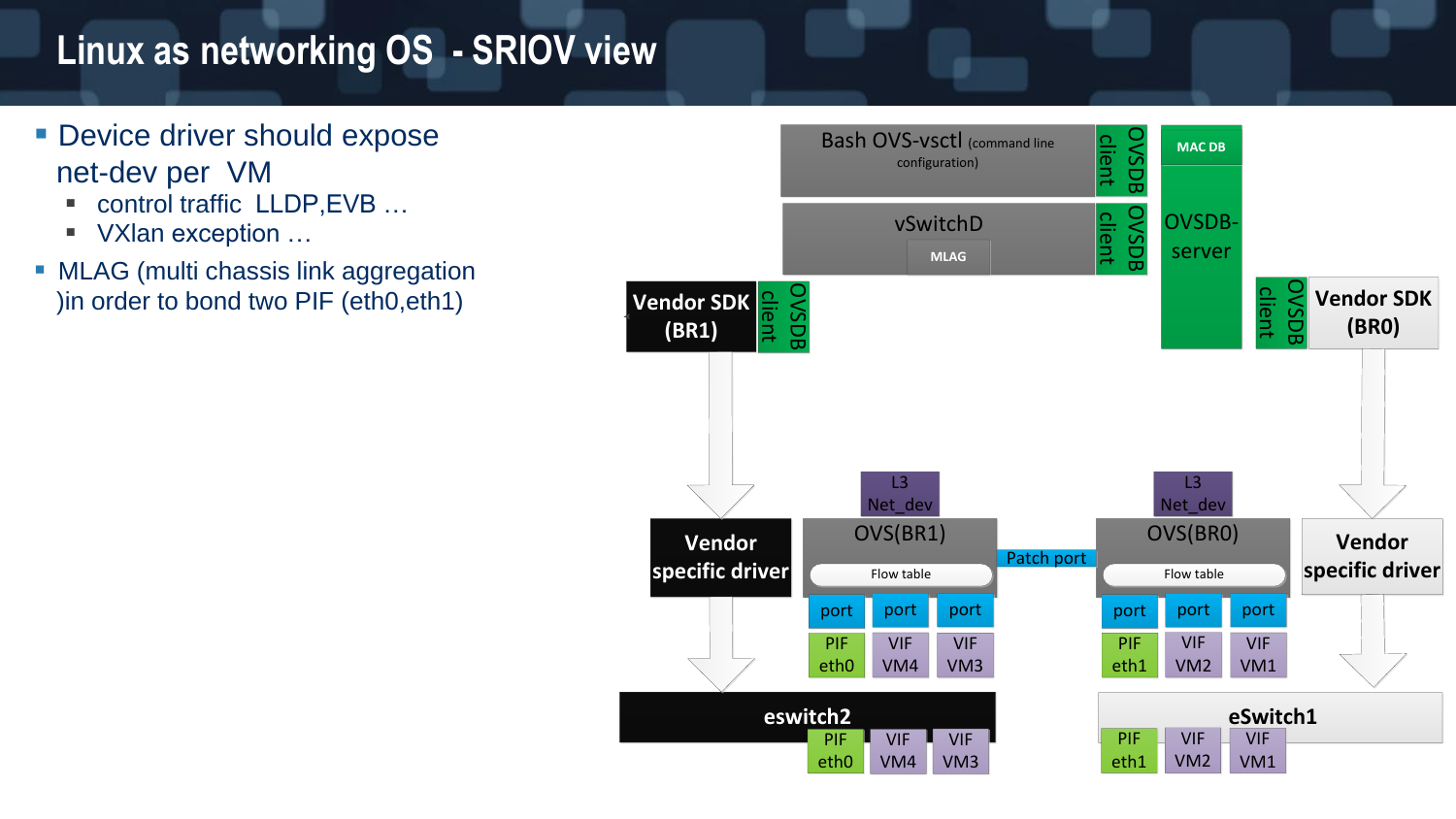![](_page_8_Picture_4.jpeg)

![](_page_8_Picture_5.jpeg)

![](_page_8_Picture_0.jpeg)

## Thank You

![](_page_8_Picture_2.jpeg)

Connect. Accelerate. Outperform."